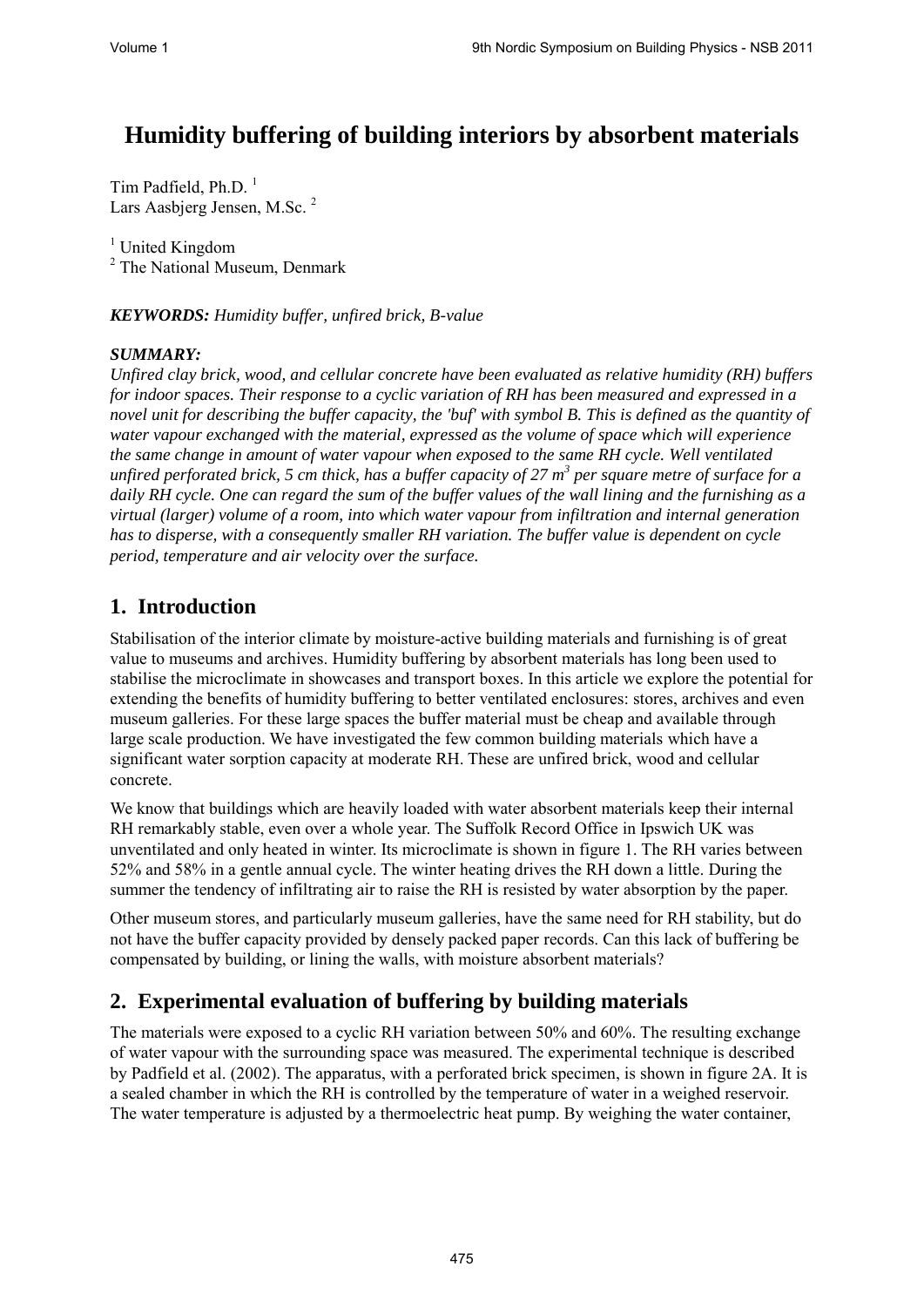specimens of different geometry and weight can be tested conveniently. In a separate experiment, the materials were finely divided for measurement of their equilibrium sorption curves over a repeated cycle of 40% to 60% RH, to find the maximum exchangeable water over this limited RH range.



*FIG 1. The annual cycle of temperature and relative humidity in the Suffolk Record Office. The lowest trace indicates the difference between the concentration of water vapour inside and outside. During the winter the inside RH is driven down by air exchange; during the summer the outside air has a higher water vapour concentration, as shown by the lowest trace being mostly above the zero line, but buffering by the archived documents slows the rise of indoor RH.* 



*FIG 2. A: Water is exchanged back and forth through the surface of the perforated brick wall as a consequence of an imposed RH cycle between 50% and 60%. B: This weight of water is transformed into the equivalent air volume (the B-value) which would experience the same change in water content for the same RH cycle. C: The equivalent air volumes for all buffering components in a room are added to the actual room volume to give a 'virtual volume' for the room. It is this volume whose RH change is calculated from the water vapour flux from infiltration and internal generation.*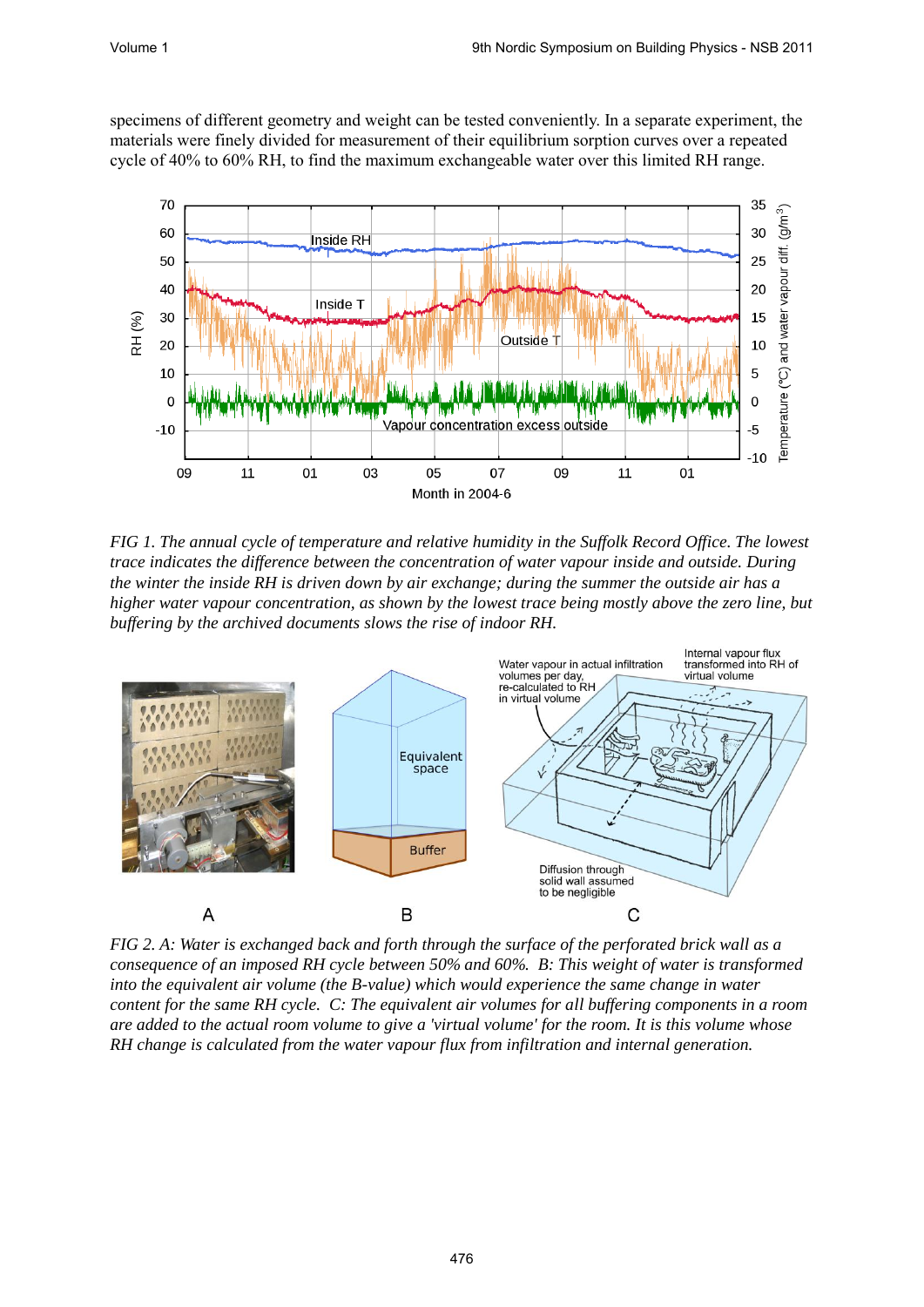# **3. The quantitative description of buffer performance**

The experimental apparatus measures the weight of water transferred between the test object and the reservoir as a consequence of a change of ambient RH applied over a defined cycle time, at a constant temperature. Given the diversity of materials and forms which combine to influence the microclimate of a room, we need to find a way of expressing their performance which can be summed conveniently to predict how the room will react to the exchange of water vapour with outside air and to the generation of water vapour by human activity within the room.

We transform the measured water exchange of our specimens to the equivalent volume of air (strictly speaking the volume of space) which will experience the same cyclic change in RH with the same water vapour transfer. This concept is illustrated in figure 2B. This equivalent volume is labelled the B-value for the material. For construction materials, the volume is calculated per square metre of exposed surface. For irregular shaped buffering objects, such as a sofa, the B-value can be defined as the equivalent air volume for the entire object. For a library the equivalent volume per linear metre of shelving would be appropriate.

The sum of the B-values for all wall surfaces and all sorptive components within a room, expressed in cubic metres of space, is added to the actual volume of the room to give a larger, virtual volume (figure 2C). To calculate the effect of moisture generation and air exchange, one uses the actual air exchange, and the actual moisture production, but calculates the resulting change of RH caused by these fluxes dispersing into the larger virtual volume.

# **4. Experimental results**

Table 1 shows the B-values, expressed in metres, for a one day sinusoidal cycle, a four day sinusoidal cycle and a long cycle represented by holding the RH steady at each of the extreme values, 50% and 60%, for long enough for the specimen to reach equilibrium, but not longer than two weeks. The last column shows the theoretical B-value on the assumption that all the exchangeable water is available for movement between the material and its surroundings. This value is derived from the gradient of the equilibrium sorption curves between 40% and 60% RH, which are shown in figure 3.

*TABLE 1. Buffer values, in metres, of building materials at 18°C. The second column is the specimen thickness. The next columns are the B-values for 24 hour, 96 hour and 'long' cycle time (a square wave with minimum 7 days settling time). 'B-static' is the value calculated for complete moisture equilibrium throughout the thickness of the specimen.* 

| Material                                            | mm  | $B-24$ | $B-96$ | B-long | B-static |
|-----------------------------------------------------|-----|--------|--------|--------|----------|
|                                                     |     |        |        |        |          |
| Unfired massive brick                               | 53  | 10     | 21     |        | 165      |
| Unfired perforated brick                            | 53  | 27     | 58     | 108    | 136      |
| Unfired perforated brick, double depth              | 106 | 39     | 95     | 196    | 272      |
| Unfired perforated brick, double depth, low airflow | 106 | 10     | 21     |        | 272      |
| Unfired perforated brick, double depth, paper cover | 106 | 10     | 26     | 98     | 272      |
| Unfired perforated brick, fan ventilated            | 110 | 61     | 108    | 243    | 271      |
| End grain wood                                      | 40  | 15     | 34     |        | 122      |
| Cellular concrete                                   | 50  |        | 9      |        | 17       |
| Fired perforated brick                              | 52  |        |        | 3      | 12       |

The measurement precision was such that for the poorly absorbent materials, B-values less than 3 are omitted from the table. For more absorbent materials the variation between specimens of different wood species, or different clay pits, would be greater than the experimental error. The values given here are therefore indicative rather than exact.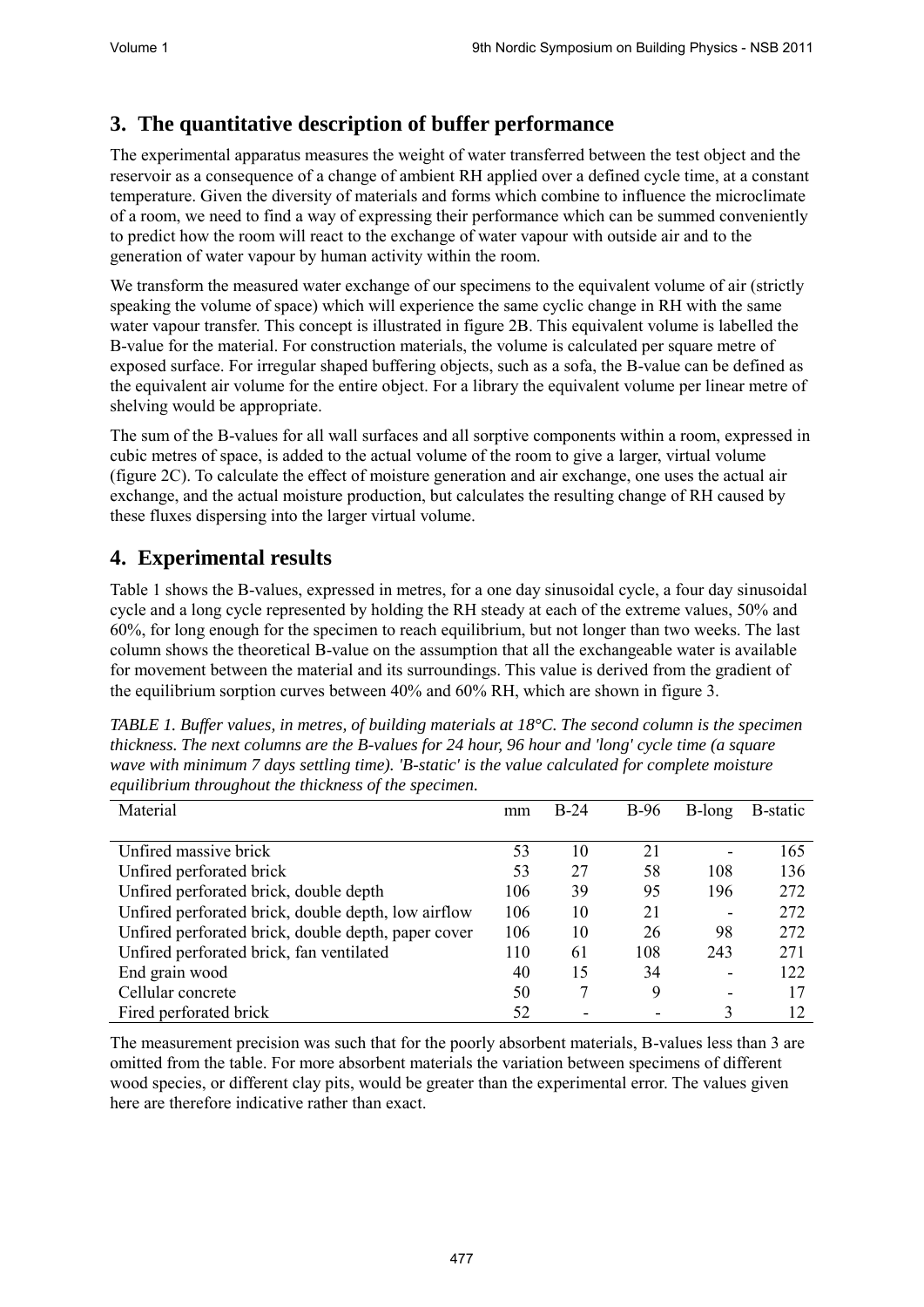For the perforated specimens, the B-value depends greatly on the air turbulence at the surface. The effect of ventilation vigour on the performance of the perforated brick was checked in a room-sized chamber with a much gentler air circulation system, more typical of a dwelling. The 24 hour B-value sank from 39 to 10, illustrating the importance of air circulation around highly absorbent materials.



*FIG 3. Sorption of water vapour over a limited RH range. The plots show the response to cyclic step changes of RH between 40%, 50% and 60%. The hysteresis loops are insignificant over this moderate RH range. The sorption cycles for each material are offset vertically for clarity. 'Moler' is a clay rich diatomaceous earth quarried in western Denmark. 'Hemcrete' is lime mortar mixed with hemp residues. 'Celcon' is a porous calcium-aluminium silicate block. The clay products are from Wienerberger brickworks in Helsinge, Denmark.* 

#### **4.1 The effect of cycle time on the exchangeable water supply**

The B-value increases with the RH cycle time because deeper layers of the material become involved in the diffusion process. A 24 hour cycle matches the pattern of human activity, but a longer cycle time would be appropriate for designing an archive, which has a slower air exchange and very little human generated water vapour. The B-values roughly double from the 24 hour to the 96 hour cycle, then double again for the slow cycle.

#### **4.2 The effect of air movement on water exchange through the surface**

Most of the experiments were conducted with a high air speed, by indoor standards, between 0.2 and 1.2 m/s. This was fast enough to make diffusion through the specimen the rate determining step. Some experiments were conducted at low air velocity - less than 0.1 m/s, and some experiments were made with a permeable surface coating over the specimen (figure 4). Air velocity variation, within the range commonly encountered indoors, has a large effect on the B-value.

#### **4.3 The effect of temperature on the B-value**

The B-value is temperature dependent. As a general rule, the B-value for long cycles will double with a ten degree fall in temperature. This is because the buffer material retains almost the same water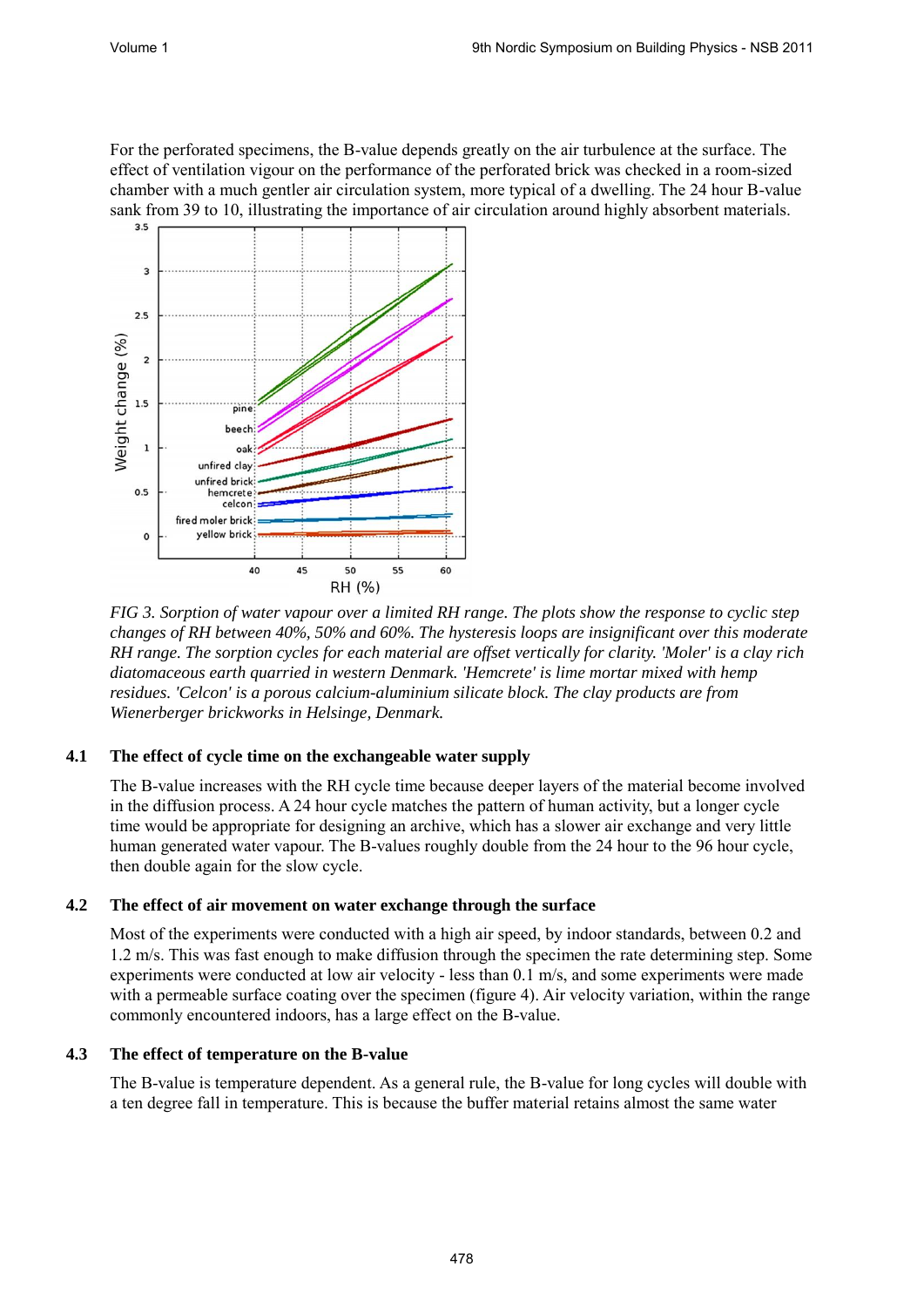content for a given RH, independent of temperature. However, the water content of space, at constant RH, diminishes considerably with falling temperature. For short cycle times, slower diffusion will result in a smaller increase in B-value.



*FIG 4. The effect of covering unfired perforated brick with a single layer of filter paper. The response curves to a four week square wave RH cycle are plotted superimposed. The top and bottom boundary lines indicate the ultimate buffer capacity derived from the static sorption measurement. The net had mesh openings 1.2 mm square, the paper was Whatman no.1, 88 g/m<sup>2</sup> .*

# **5. Using the B-value in the design process**

We don't know of a building that has been deliberately constructed to minimise the variation of RH caused by infiltration and internal generation of water vapour, and whose performance has been measured. We have to resort to simulation based on an existing museum storage building that is currently dehumidified to control its RH. This building, in Ribe, South Denmark, is described by Ryhl-Svendsen et al. (2010). For the simulation we modify the single space of this building to contain three equal rooms, each 14 x 24 x 6.5 m high, lined on all walls with 50 mm unfired perforated brick. We combine this imagined construction with the actual air exchange rate of the Ribe building, 0.03 per hour, and the measured room temperature and outside climate during one year. Assuming a Bvalue of 100 for the unfired brick, the total B-value for the room is  $50,000 \text{ m}^3$ , while the room volume is 2184 m<sup>3</sup>. The virtual volume is 52184, which is 24 times the actual volume. To calculate the effect of infiltration, we reduce the infiltration rate to  $0.03/24 = 0.00125$ . The outside vapour concentration is calculated every hour. This concentration is multiplied by the virtual exchange rate and brought into the interior while an equal volume of internal air is expelled. The new vapour concentration and the interior temperature are used to calculate the interior RH.

For a typical dwelling or office, this is all that needs to be done to simulate the effect of humidity buffers, because one can assume a fairly constant temperature through the year. In the case of the Ribe museum store the temperature is uncontrolled and varies in an annual cycle. An extra calculation stage is needed. Consider the case where the temperature declines from hour to hour. The buffer will maintain the RH, but the water vapour concentration in the air space will diminish. Therefore, one calculates from the RH a new water vapour concentration at this lower temperature. This modified concentration is used in the next iteration of the simulation.

The result of this calculation process is shown in figure 5, which predicts what would happen were the dehumidification stopped. The traces show the subsequent course of the RH in a building with no buffer capacity (B=1), and in the buffered building (B=24). The B-value is very dependent on air flow over the surface. In a quiet interior the value may be just a fraction of the well-ventilated value. The curve for B=10 may well be more realistic for a museum store. The calculation predicts that in this specialised application, moisture buffering is very effective and will delay serious consequences of mechanical dehumidification failure for at least two months.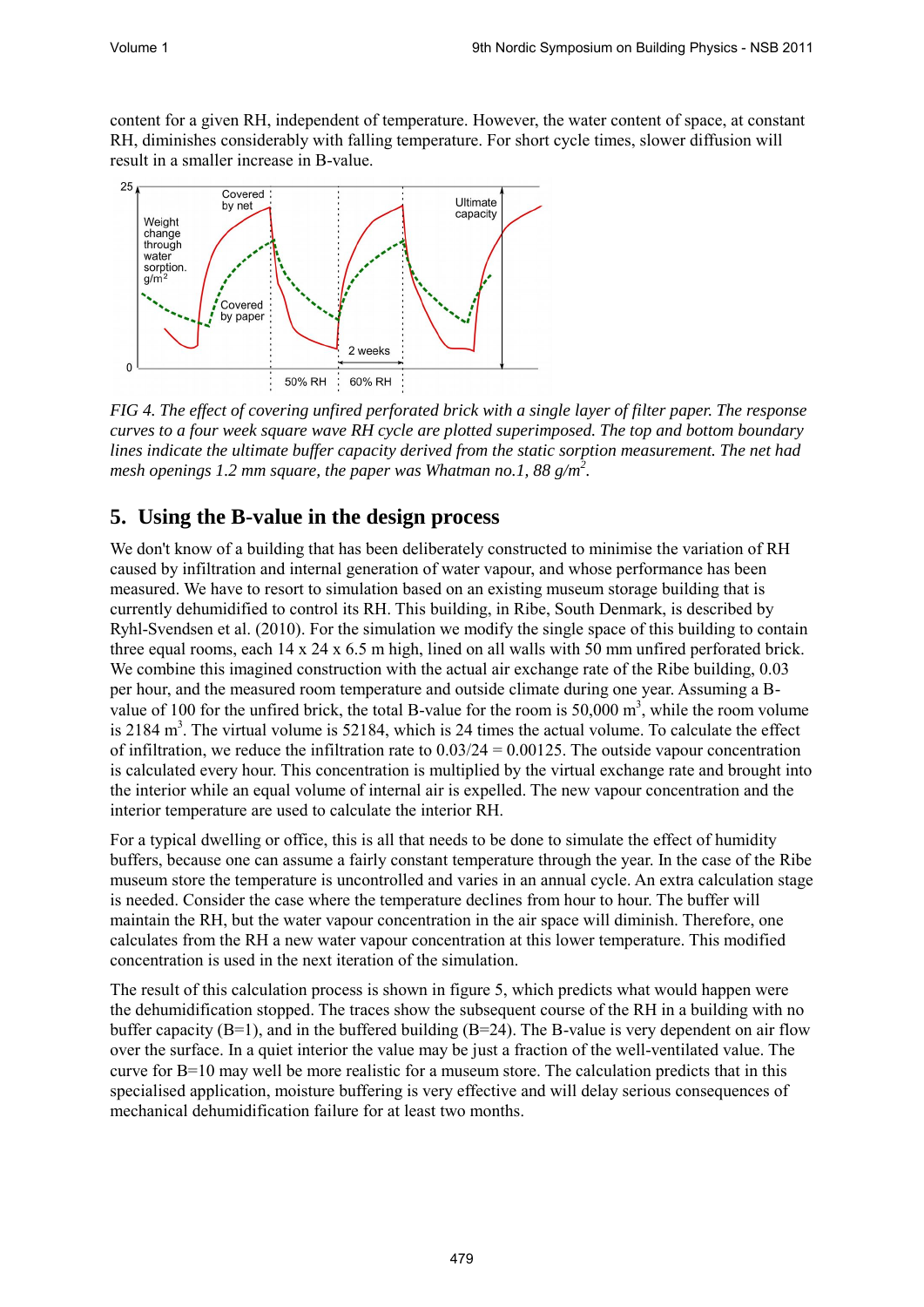

*FIG 5. Simulated buffering of the RH in a museum store by lining the walls with unfired brick (trace 24). The interior RH starts arbitrarily at 50%. The trace marked B=1 shows the course of the RH in a completely water-inert building with an air change rate of 0.03 h-1 .*

### **6. The B-value compared with other descriptions of buffer capacity**

The buffer capacity test described here is similar to the method defined in the Japanese standard (JIS 2002) and the proposed Nordtest standard (Rode 2005). These methods, which are summarised by Roels and Jannsen (2006), use a set series of step RH changes and express the result as the weight of water exchanged through one square metre per percent RH change. Both these measuring protocols give a single number for the buffer performance, which roughly corresponds with the B-value for a 24 hour cycle.

The B-value can be considered a lumped vapour capacity which is always in equilibrium with water vapour in the space within the room. The element of delay caused by slow diffusion within the material is approximately compensated by choosing a B-value matching the typical cycle of water vapour production.

The virtual volume concept can be invoked as a pre-processor for heat and moisture simulations of moisture movement through the outer walls of buildings. This is because the interior RH influences the vapour flux through the surface of the wall, but the reverse influence, of the moisture content of the wall on the interior RH, is normally very small, because of the impermeability of interior wall surfaces compared with the infiltration rate.

This approximation may be too naive for particular cases. Janssen and Roels (2008) propose a procedure for combining data from different cycle times into a capacity, an equivalent thickness and a diffusion rate which can be integrated into a finite element diffusion program. They demonstrate this by modifying the proposed Nordtest procedure, using the water transferred at an early state of the cycle to represent the performance on a shorter cycle.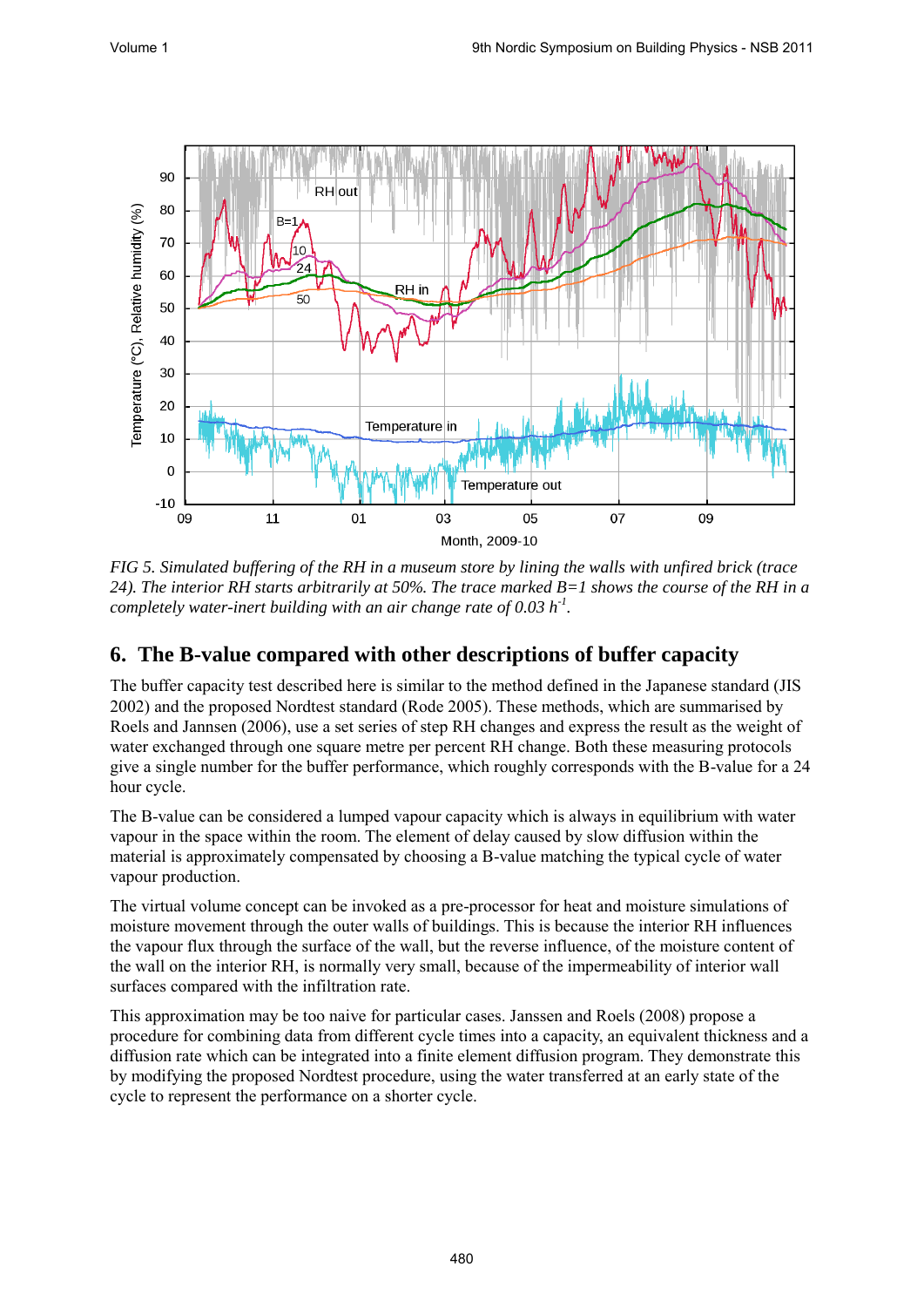# **7. Conclusion**

The clear winner in buffer performance is unfired perforated brick. This is a material in large scale production as an intermediate stage in the making of fired perforated brick. The energy used to dry the unfired brick is derived from the waste heat from the firing process, but a small proportion of unfired brick can be removed from the production line before firing without disturbing the normal production process.

In a practical building the dusty brick will be covered. Even the permeable covering with Whatman no.1 filter paper restricted air flow into the perforations and reduced the 24 hour B-value by about three quarters. Even the long period performance was half that of the naked brick (figure 4). On the other hand, blowing air through the perforations gave nearly double the performance of the unventilated brick. These large changes in buffer performance emphasise the importance of access of circulating air to an intricately perforated or grooved surface. One must conclude that passive buffering by absorbent materials in the walls and furnishing of houses and public exhibition spaces is unable to compete with typical indoor vapour flux and air exchange rate.

For specialised use such as stores and archives, humidity buffering gives real benefit in stability and in reducing the peak load on dehumidifiers, allowing intermittent operation driven by solar energy.

### **8. Acknowledgements**

This work was financed by a Danish Government scheme (UMTS) supporting the conservation of cultural relics. The construction of the climate chamber was financed by a Danish Energy Agency grant for developing alternative thermal insulation for buildings. We thank the technical staff of the Department of Civil Engineering of the Technical University of Denmark for help in building the apparatus, particularly Klaus Myndal, Keld Plougmann and Lars Kokholm Andersen. We thank Associate Professors Kurt Kielsgaard Hansen and Hans Janssen, and Professor Carsten Rode for their support and advice. We thank Carl-Otto Nielsen and Finn Christensen of Wienerberger brickworks in Helsinge, Denmark, for their generosity in providing materials and for their interest in our work. Dominic Wall kindly supplied the climate measurements from the Suffolk Record Office.

## **References**

Janssen H. & Roels S. 2008. Qualitative and quantitative assessment of interior moisture buffering by enclosures. Energy and Buildings 41 382-394

JIS 2002. Test method of adsorption/desorption efficiency for building materials to regulate an indoor humidity - Part 1: Response method of humidity. JIS:A 1470-1:2002

Padfield T. Peuhkuri R. Rode C. & Hansen K.K. 2002. Non-isothermal water vapour transmission through porous insulation. Part 1: The climate chamber. Proceedings of the 6th Symposium on Building Physics in the Nordic Countries, Trondheim, Norway, June 17-19, 2002, 413-420 ISBN: 82- 91412-02-2. *www.conservationphysics.org/megacup/cch.php* 

Rode C. 2005. Moisture buffering of building materials. Report BYG-DTU (Department of Civil Engineering, Technical University of Denmark) R-126 2005, ISSN 1601-2917, ISBN 87-7877-195-1, Appendix A1, page 51 - 55.

Roels S. & Janssen H. 2006. A comparison of the Nordtest and Japanese test methods for the moisture buffering performance of building materials. Journal of Building Physics (ISSN: 1744-2591) (DOI: 10.1177/1744259106068101) vol 30, issue 2 137-161. *orbit.dtu.dk/All.external?recid=193418*